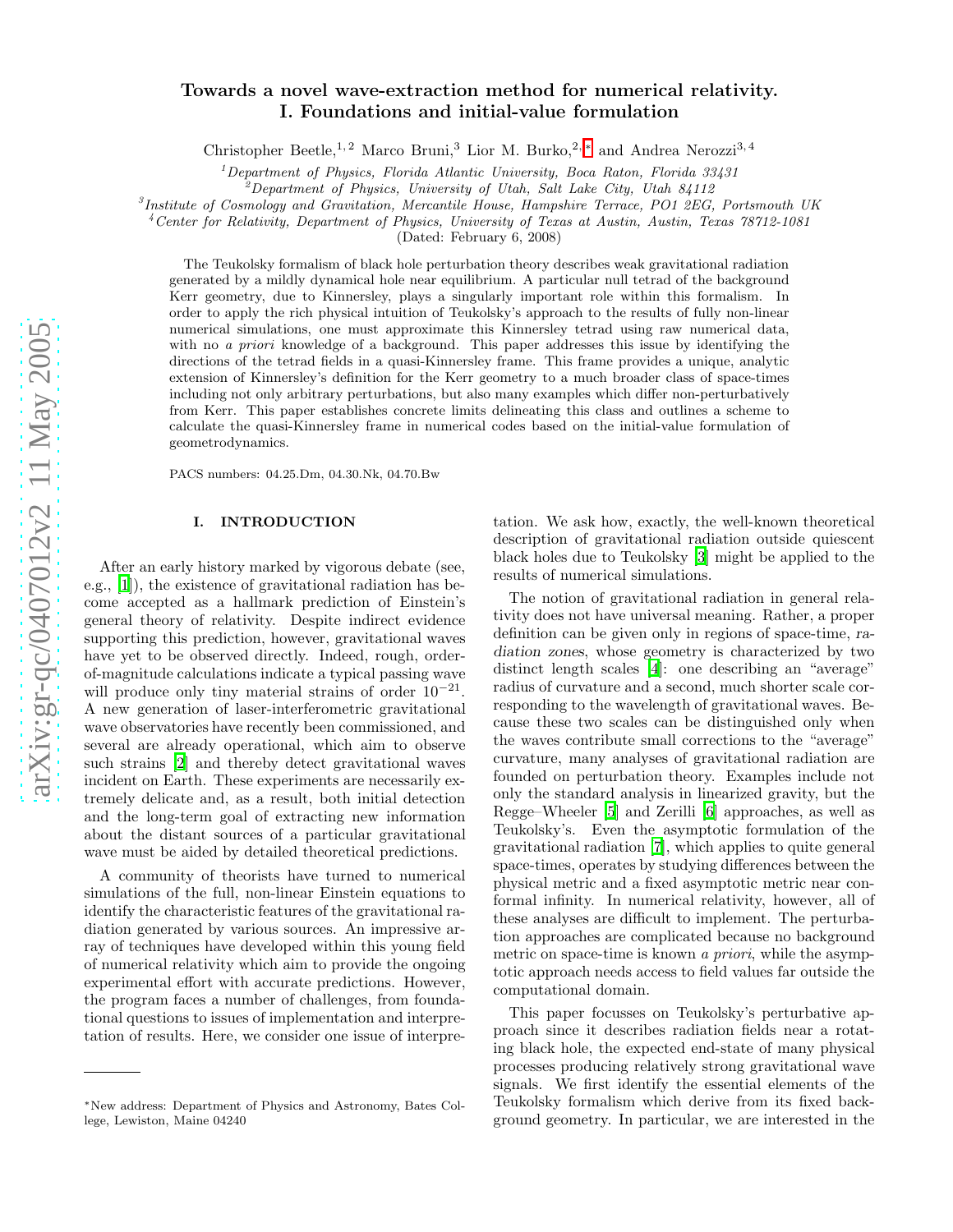preferred tetrad of basis vectors on space-time which underlies the definition of Teukolsky's fields. Although this tetrad arises as a perturbation of a canonical, Kinnersley tetrad [\[8\]](#page-10-7) for the background Kerr geometry, we show one can approximate it using only the physical metric, eliminating any reference to the background. The construction of this approximate Kinnersley tetrad occurs naturally in two stages. The first, which is completed in this paper, fixes the directions of the desired tetrad vectors. Because the final results of our analysis make no mention of a background geometry, they may be applied unambiguously to a broad class of space-times. We give concrete criteria characterizing this class, and find it includes many examples which differ non-perturbatively from the Kerr geometry. In particular, when a numerical simulation produces a single black hole settling down to equilibrium, this first stage should be viable even at relatively early times after the hole forms. The problem of the second stage, fixing the scalings of the tetrad vectors along these preferred directions, is described in some detail here but not solved. We plan to present a solution in a future paper. However, even the first stage alone provides significant gauge-invariant information partially characterizing the gravitational field encoded in the numerical variables. An earlier Letter [\[9](#page-10-8)] presented one scheme to extract such information, and this paper can be regarded as an elaboration and expansion of that presentation.

Like the Teukolsky formalism itself, several of this paper's results are most simply expressed in the Newman– Penrose approach [\[10](#page-10-9)] to space-time geometry. However, because many existing numerical codes do not currently implement this approach, we strive to present our final results in a form which does not refer explicitly to Newman–Penrose quantities. Rather, we seek a form which would allow the Teukolsky fields to be deduced ab initio from the physical metric. There is a price to be paid for this, as certain results appear more complicated in this language. A complementary, and slightly more comprehensive, analysis based on the Newman– Penrose approach is given in a companion paper [\[11\]](#page-10-10). This complementary analysis operates by picking an arbitrary tetrad on a generic space-time and showing how to transform it to yield one of interest in the Teukolsky formalism. We present the two analyses separately to maximize the clarity of each.

The following is an outline of this paper. First, we review elements of the Teukolsky formalism from the traditional point of view, where a preferred background Kerr geometry is known a priori, and formulate in detail the problem to be solved. Second, we introduce the notion of a transverse frame. Several such frames exist in a general space-time, all are calculable from the physical geometry, and one is the quasi-Kinnersley frame of interest in the Teukolsky formalism. Finally, to help deploy these results for numerical relativity, we express these results using only initial-value data on an arbitrary spatial slice. We conclude with several comments. Finally, an

Appendix elaborates one of the central calculations of the paper.

### II. THE TEUKOLSKY FORMALISM AND NUMERICAL RELATIVITY

The observable signature of a non-trivial gravitational field in general relativity is space-time curvature. However, because no coordinate system is preferred over any other, the coordinate components of the curvature tensor do not generally have any invariant physical meaning. One must be careful to distinguish, for example, between actual gravitational radiation and oscillations in those components caused by a peculiar choice of coordinates. The Teukolsky formalism of first-order perturbation theory [\[3](#page-10-2)] solves this problem using a family of gauge-invariant<sup>1</sup> scalar variables originally proposed by Newman and Penrose [\[10](#page-10-9)].

The Newman–Penrose approach introduces an initially arbitrary null tetrad  $(\ell^a, n^a, m^a, \bar{m}^a)$  on space-time. The four vector fields here are all null, with the first pair real and the second both complex and conjugate to one another. Their only non-vanishing inner products are

$$
\ell^a \, n_a = -1 \qquad \text{and} \qquad m^a \, \bar{m}_a = 1. \tag{1}
$$

It is convenient to restrict attention to oriented null tetrads satisfying

$$
24i\,\ell_{[a}\,n_b\,m_c\,\bar{m}_{d]} = \epsilon_{abcd},\tag{2}
$$

where  $\epsilon_{abcd}$  denotes the usual space-time volume element. This restriction can always be made without loss of generality in cases of physical interest. The independent components of the Weyl curvature tensor in such a noncoordinate basis are encoded in five complex Weyl scalars

$$
\Psi_0 := C_{abcd} \ell^a m^b \ell^c m^d
$$
  
\n
$$
\Psi_2 := C_{abcd} \ell^a m^b \bar{m}^c n^d
$$
  
\n
$$
\Psi_1 := C_{abcd} \ell^a m^b \bar{m}^c n^d
$$
  
\n
$$
\Psi_3 := C_{abcd} \ell^a n^b \bar{m}^c n^d
$$
  
\n
$$
\Psi_4 := C_{abcd} \bar{m}^a n^b \bar{m}^c n^d.
$$
 (3)

These scalar quantities are naturally independent of any space-time coordinate system, but do clearly depend on the choice of null tetrad. Accordingly, the  $\Psi_n$  can acquire direct (observer-independent) physical meaning only when a physically preferred null tetrad can be found.

The Teukolsky formalism picks a particular null tetrad for the Newman–Penrose scalars by exploiting special features of its given Kerr background. Specifically, any Kerr geometry admits exactly two repeated principal null directions<sup>2</sup>  $\{\ell^a\}$  and  $\{n^a\}$ . In any null tetrad

 $^{\rm 1}$  Throughout this section, "gauge" refers to the first-order diffeomorphisms of linearized gravity.

 $2$  The braces  $\{\cdot\}$  emphasize that only the directions of these vectors are determined.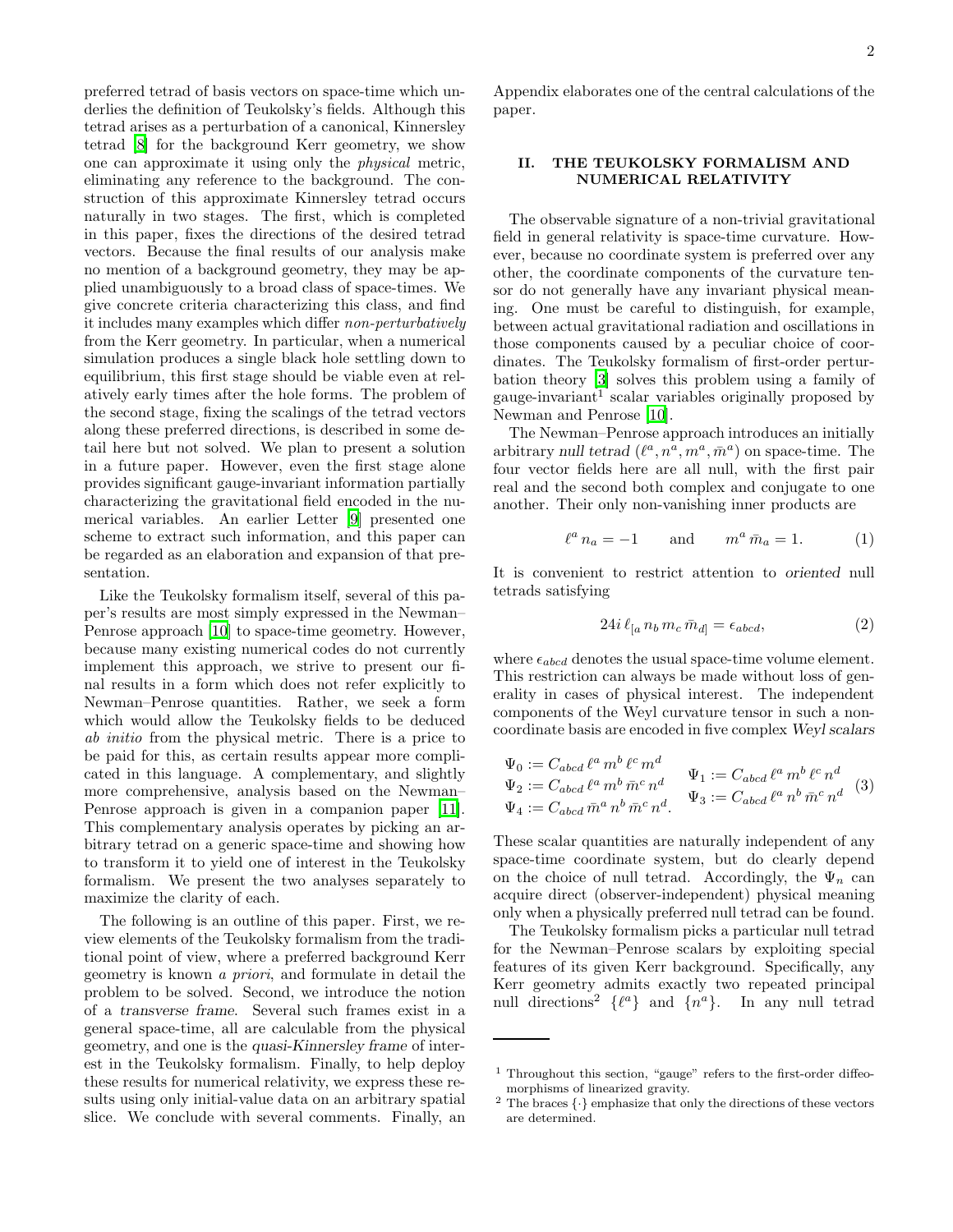$(\ell^a, n^a, m^a, \bar{m}^a)$  whose real null vectors lie in these directions, all the Newman–Penrose curvature components except  $\Psi_2$  vanish, guaranteeing, as we discuss further below, the gauge-invariance of first-order perturbations in  $\Psi_0$  and  $\Psi_4$ . It is therefore quite natural to choose the directions of the tetrad fields in this way, but one must proceed to fix their scalings along these directions as well. A technique to do this in an exact Kerr, or generally in any Petrov type D, geometry was first proposed by Kinnersley [\[8\]](#page-10-7). To explain this technique, it is useful to recall the generic ambiguity in the null tetrad.

At a given point of a general space-time, one can transform any given oriented null tetrad  $(\ell^a, n^a, m^a, \bar{m}^a)$  to any other using elementary transformations of three basic types. These include two families of elementary null rotations  $L(a)$  and  $N(b)$ , with a and b arbitrary complex parameters, which preserve either  $\ell^a$  or  $n^a$ , respectively, while changing the directions of all three of the other tetrad elements. A third family of spin-boost transformations  $S(c)$ , with c an arbitrary complex parameter, mutually scales the real null vectors  $\ell^a$  and  $n^a$ , leaving their directions unchanged, and rotates the complex elements  $m^a$  and  $\bar{m}^a$  by complementary phases. In addition to these, we highlight a single fourth transformation, the exchange operation E, which interchanges the real and complex tetrad elements in pairs. The detailed formulae describing these transformations are unimportant here. They are standard and can be found, for instance, in [\[11,](#page-10-10) [13\]](#page-10-11). We do, however, note the effects of these transformations on the Weyl scalars  $\Psi_n$ :

<span id="page-2-1"></span>
$$
L(a) : \Psi_n \mapsto \hat{\Psi}_n = \sum_{m=0}^n \binom{n}{m} a^{n-m} \Psi_m
$$
  
\n
$$
N(b) : \Psi_n \mapsto \check{\Psi}_n = \sum_{m=n}^4 \binom{4-n}{m-n} b^{m-n} \Psi_m
$$
  
\n
$$
S(c) : \Psi_n \mapsto \check{\Psi}_n = c^{2-n} \Psi_n
$$
  
\n
$$
E : \Psi_n \mapsto \check{\Psi}_n = \Psi_{4-n}
$$
  
\n(4)

where  $\binom{n}{m}$  denote the usual binomial coefficients.

In the Kerr geometry, fixing  $\ell^a$  and  $n^a$  to lie in the two repeated principal null directions eliminates the null rotations completely, but does not restrict the spin-boost and exchange freedom in any way. To proceed, Kinnersley implicitly breaks the exchange symmetry by choosing  $\ell^a$  to point outward, toward infinity, in the exterior of the hole and then sets

$$
\epsilon := \frac{1}{2} \ell^a \left( \ell^b \nabla_a n_b - m^b \nabla_a \bar{m}_b \right) = 0. \tag{5}
$$

The quantity  $\epsilon$  is one of the standard Ricci rotation coefficients used in the Newman–Penrose approach. Setting it to zero does not eliminate the residual spin-boost ambiguity entirely, however, as one remains free to do spin-boost transformations with parameters  $c$  satisfying

$$
\ell^a \, \nabla_a \, c = 0. \tag{6}
$$

Note that, since the right side vanishes, this equation is independent of the scaling of the vector field  $\ell^a$ , and implies only that  $c$  must be constant along each of its

integral curves. The set of such curves rule the exterior region of the black hole and each intersects a unique point of future null infinity. As a result, adapting the scaling of the tetrad near infinity to stationary observers there uniquely determines the Kinnersley tetrad everywhere on Kerr space-time. That is, fixing the scalings of  $\ell^a$  and  $n^a$ such that their spatial projections relative to a stationary observer have equal magnitude near infinity breaks the remaining spin-boost invariance.

In the Teukolsky formalism, one considers only spacetimes describing perturbations of a known Kerr metric. The physical metric, consisting of both background and perturbation, generally does not have repeated principal null directions, and does not admit a preferred Kinnserley tetrad. However, it is nonetheless natural to restrict attention to null tetrads of this metric which differ from the background's Kinnersley tetrad only at first order in perturbation theory. This is Teukolsky's approach. In such a perturbed Kinnersley tetrad, all of the curvature components except  $\Psi_2$  vanish at leading order, though all may acquire first-order corrections. As a result, all components except  $\Psi_2$  are invariant under first-order diffeomorphisms, the gauge transformations of the linearized theory. Moreover, the residual, first-order ambiguity in the tetrad is generated by null rotations with parameters a and b which vanish at leading order, and spinboosts with parameters c equal to unity at leading order. The exchange operation, being finite, is disallowed. These residual transformations certainly modify the perturbed tetrad, but do not affect the values of the curvature components  $\Psi_0$ ,  $\Psi_2$  and  $\Psi_4$ . Thus,  $\Psi_0$  and  $\Psi_4$ evaluated in any such perturbed tetrad are invariant in both senses, and acquire physical meanings. Specifically, using an analysis of the geodesic deviation equation due to Szekeres [\[11,](#page-10-10) [14\]](#page-10-12), they are associated with transverse gravitational radiation propagating along the null directions  $n^a$  and  $\ell^a$ , respectively.

The components  $\Psi_1$  and  $\Psi_3$  in a perturbed Kinnersley tetrad are invariant under infinitesimal diffeomorphisms, but may be given any value whatsoever by performing suitable first-order null rotations on the tetrad. They are therefore pure gauge in the Teukolsky formalism. In a variety of situations, including both the reconstruction of metric perturbations in the first-order theory [\[12](#page-10-13)] and a second-order perturbation analysis [\[16](#page-10-14)], it is convenient to use the remaining null rotation freedom to set

$$
\Psi_1 = 0 = \Psi_3. \tag{7}
$$

<span id="page-2-0"></span>This can always be done, and exhausts the first-order null rotation freedom in the tetrad. There is no similar convenient criterion to eliminate the first-order spin-boosts, but none is needed in the Teukolsky formalism.

Let us now focus on the subtleties inherent in applying Teukolsky's techniques in numerical relativity. Black holes in general relativity are known to be stable [\[5,](#page-10-4) [15\]](#page-10-15). Thus, when a numerical evolution produces a space-time containing a single black hole, one should expect it to settle down over time, approaching a quiescent final state.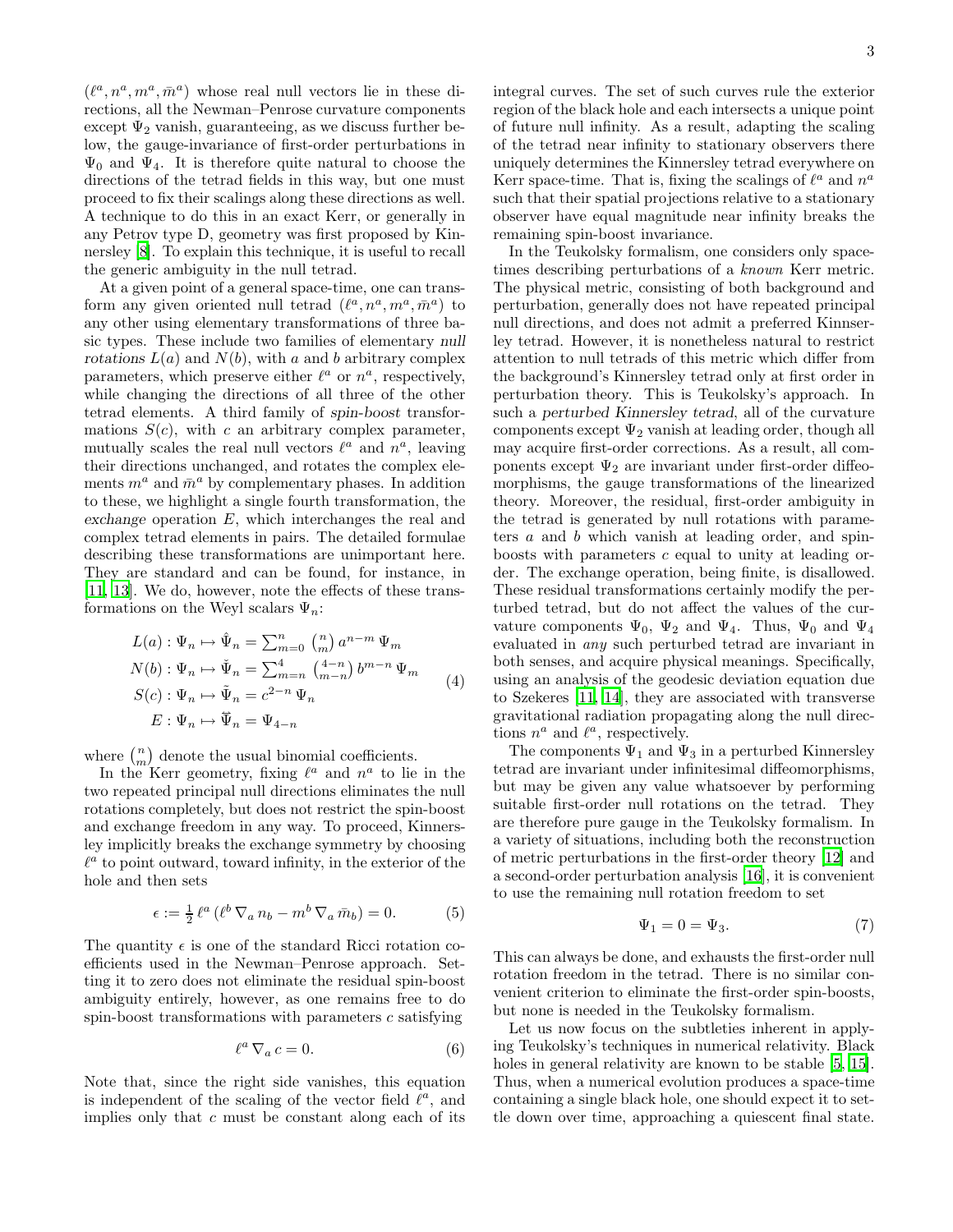A description via perturbation theory should accordingly become increasingly viable over time, although in practice it may be far from clear exactly how a given physical metric should be so described. One natural response to this difficulty would be to search among all possible Kerr metrics on the given space-time for one in which the perturbation, the difference between the physical metric and that particular Kerr metric, is smallest. However, even if it were clear how to conduct such a search systematically, it would likely be an extremely difficult procedure. We take a different approach here. The key element of the Teukolsky formalism provided by the background Kerr metric is its Kinnersley tetrad. Rather than search for an approximate Kerr metric on space-time whose Kinnersley tetrad will allow us to exploit the Teukolsky formalism, we search directly for an approximation to that Kinnersley tetrad.

Given only the physical metric on a perturbed Kerr space-time, a natural way to begin searching for its perturbed Kinnersley tetrad is to seek tetrads for the physical metric satisfying Eq. [\(7\)](#page-2-0). That is, to find a tetrad with  $\Psi_1$  and  $\Psi_3$  vanishing at leading order, simply demand they vanish to all orders. This eliminates only gauge degrees of freedom in first-order perturbation theory, and there is no obvious problem of principle seeking such tetrads at an arbitrary point of a general space-time. The components  $\Psi_0$  and  $\Psi_4$  in such a frame cannot generally be set to zero simultaneously by further refining the choice of tetrad. Even in perturbation theory, these components are physical and provide a rough, quantitative measure of how "far" such a space-time is from Kerr [\[9](#page-10-8), [17\]](#page-10-16). Motivated by their association with transverse radiation in perturbation theory, we refer to tetrads satisfying Eq. [\(7\)](#page-2-0) as transverse null tetrads. We emphasize, however, that in regions of space-time supporting strongly self-gravitating fields, there may be no precise relation between these tetrads and any proper notion of gravitational radiation.

Even in the comparatively simple case of a perturbed Kerr space-time, there may be many different transverse tetrads. These may differ from one another in two ways. First, the transversality condition of Eq. [\(7\)](#page-2-0) is invariant under the spin-boost and exchange transformations of Eq. [\(4\)](#page-2-1) whence, whenever one transverse tetrad exists, so do infinitely many others. In addition to this generic multiplicity, however, there could exist distinct transverse tetrads on a given space-time related by nontrivial null rotations. This second ambiguity raises a more serious problem in our context since even the directions of the real null vectors in a transverse tetrad on a perturbed Kerr space-time may have nothing to do with the underlying Kinnersley tetrad. The current paper addresses this second difficulty. It constructs, up to spin-boost and exchange, a unique tetrad on a broad class of space-times comprising a non-perturbative neighborhood of the Kerr geometry in the space of solutions to Einstein's equations. We refer to the product of this construction as the quasi-Kinnersley frame. Mathematically,

it is an equivalence class  $\{\ell^a, n^a, m^a, \bar{m}^a\}$  of null tetrads which can be transformed into one another using only spin-boost and exchange transformations. The set of all tetrads at a point is a disjoint union of such equivalence classes, and we refer to these generally as null frames. Although this nomenclature may be slightly unfortunate — the terms "null tetrad" and "null frame" are often used interchangeably in the literature — we will adhere strictly to it here since the notion of a frame is essential to our argument.

#### III. THE QUASI-KINNERSLEY FRAME

A null frame is completely determined by the common directions,  $\{\ell^a\}$  and  $\{n^a\}$ , of the real null vectors in its constituent tetrads. These real null vectors span a time-like 2-plane in the tangent space at each point of space-time, while the complex vectors span the orthogonal space-like 2-plane. Spin-boost and exchange operations may change the bases defined by the tetrad on these two sub-spaces, but not the sub-spaces themselves. Since knowledge of either orthogonal sub-space determines the other, the real null directions suffice to determine the frame. Mathematically, we can exploit this interrelation by associating a 2-form<sup>3</sup>

$$
\Sigma_{ab} = \ell_{[a} n_{b]} - m_{[a} \bar{m}_{b]}.
$$
\n
$$
(8)
$$

<span id="page-3-0"></span>to any given null tetrad  $(\ell^a, n^a, m^a, \bar{m}^a)$ . This complex 2-form is invariant under spin-boosts and only changes sign under exchange. In addition, it is self-dual<sup>4</sup> and unit:

<span id="page-3-2"></span>
$$
{}^{\star}\Sigma_{ab} := \frac{1}{2} \epsilon_{abcd} \Sigma^{cd} = +i \Sigma_{ab} \text{ and } \Sigma_{ab} \Sigma^{ab} = -1. (9)
$$

In fact, all unit self-dual 2-forms arise in this way. For each, one can find an oriented null tetrad of vectors  $(\ell^a, n^a, m^a, \bar{m}^a)$  such that  $\Sigma_{ab}$  takes the form of Eq. [\(8\)](#page-3-0). For a given  $\Sigma_{ab}$ , we have

$$
\sum_{ab} \ell^b = -\frac{1}{2} \ell_a \qquad \sum_{ab} n^b = \frac{1}{2} n_a
$$
\n
$$
\sum_{ab} m^b = -\frac{1}{2} m_a \qquad \sum_{ab} \bar{m}^b = \frac{1}{2} \bar{m}_a.
$$
\n(10)

<span id="page-3-1"></span>That is,  $\ell^a$  and  $n^a$  are the unique *real* null eigenvectors of  $\Sigma_{ab}$ , while  $m^a$  and  $\bar{m}^a$  are its unique complex null eigenvectors orthogonal to both  $\ell^a$  and  $n^a$ . Every unit, self-dual 2-form has such eigenvectors, each of which is

<sup>3</sup> Here, and throughout this paper, our convention is that round (square) brackets on indices denote the (anti-)symmetric part of a tensor. That is,  $T_{ab} = T_{(ab)} + T_{[ab]}$ .

<sup>4</sup> Although self-dual 2-forms are common in the mathematical relativity literature, they are seldom used in numerical work. A summary of the relevant mathematics may be found in Chapters 3 and 4 of [\[13](#page-10-11)]. Note, however, that the notation of this paper differs in a few details. We have therefore endeavored to make the presentation here as self-contained as possible.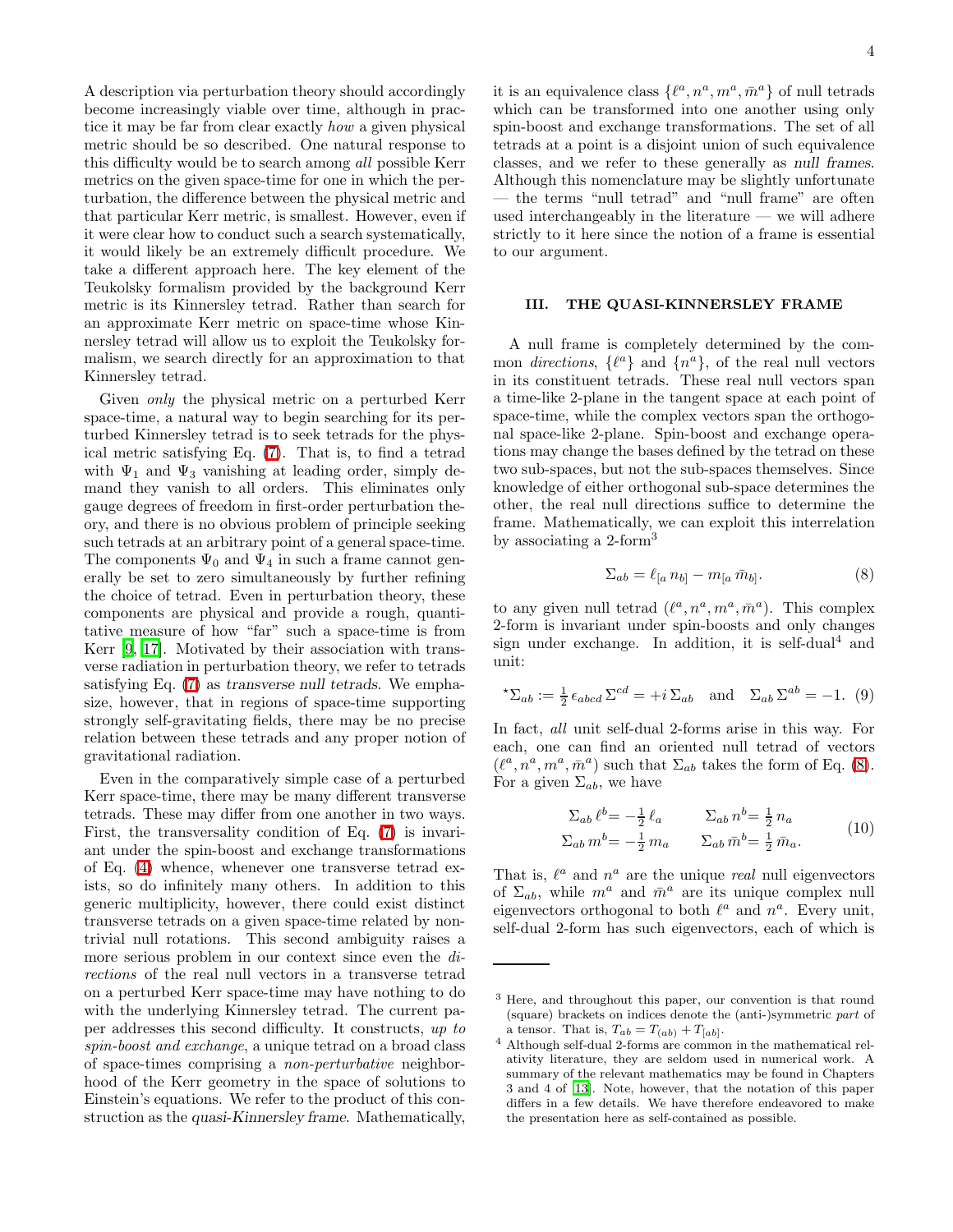determined only up to scaling, whence the tetrad is not unique. Rather, there is a canonical one-to-one correspondence between null frames and non-null directions in the complex, three-dimensional space of self-dual 2 forms at each point of space-time.

<span id="page-4-0"></span>A non-null, self-dual 2-form  $\Sigma_{ab}$  is associated to a transverse null frame if and only if

$$
C_{ab}{}^{cd}\Sigma_{cd} = -4\Psi_2^{\top}\Sigma_{ab},\tag{11}
$$

where  $C_{ab}{}^{cd}$  denotes the Weyl curvature tensor of spacetime. For most  $\Sigma_{ab}$ , the right side would include additional terms of the form  $4\Psi_1 \bar{m}_{a} n_{b}$  and  $4\Psi_3 \ell_{a} m_{b}$ . It is straightforward to show that whenever  $\Sigma_{cd}$  is self-dual on the left side of Eq. [\(11\)](#page-4-0), the right side is self-dual as well. Thus, the search for transverse frames reduces to an eigenvalue equation for the Weyl tensor, viewed as a map from the space of self-dual 2-forms to itself. Notably, the eigenvalue for a given eigen-form of the Weyl tensor is directly connected to the Newman–Penrose scalars in the associated null frame:  $\Psi_2^{\top}$  denotes the  $\Psi_2$  scalar, which is invariant under both spin-boost and exchange, evaluated in a transverse frame.

The above result establishes a one-to-one correspondence between transverse frames  $\{\ell^a, n^a, m^a, \bar{m}^a\}$  and non-null, self-dual eigen-forms  $\Sigma_{ab}$  of the Weyl tensor. The number and nature of the these eigen-forms are very well understood [\[13](#page-10-11)], and depend solely on the algebraic (Petrov) class of space-time. In particular, there are exactly three transverse frames at each point of a algebraically general (type I) space-time. Meanwhile, the Weyl tensors of type D space-times, such as the Kerr solution, have one degenerate eigen-space, leading to infinitely many transverse frames, as well as a distinguished non-degenerate eigen-form associated with the Kinnersley frame. Type II geometries admit only one transverse frame. In each of these three cases, therefore, the possible ambiguity in the transverse frame of interest is finite. One can recognize the Kinnersley frame of a type D or type II geometry immediately, and the only ambiguity occurs in the general case, where there are only three possible choices. The most specialized algebraic classes, types N and III (as well as type 0, where the Weyl tensor vanishes), are very rare and correspond to highly specialized fields which are unlikely to arise in numerical relativity unless sought specifically. We do not consider them further here.

The central open issue is this. At a typical point in the exterior of a black hole formed in a numerical simulation, the Weyl tensor will most likely be of type I. At late times, perturbation theory is expected to become sufficiently accurate to be meaningfully applied and the perturbed Kinnersley tetrad, when fixed to first order according to Eq. [\(7\)](#page-2-0), will then belong to a transverse frame of the physical metric. In order to implement the Teukolsky formalism in this situation, one must discover to which of the three transverse frames of the physical geometry this tetrad belongs. There are a number of ways one might do this in practice [\[11\]](#page-10-10), but all are based on



<span id="page-4-2"></span>FIG. 1: The Riemann surface  $\mathcal{Z}_{\mathcal{S}}$  is a triple-cover of the Riemann sphere. The values of  $Z(S)$  on its three sheets give the three values of  $\psi$ . The labels in the figure indicate contiguous regions of  $\mathcal{Z}_{\mathcal{S}}$  pictured on different sheets.

the same basic idea. If it is possible to distinguish the eigen-value of the Weyl tensor associated with the quasi-Kinnersley frame, then its eigen-form can be singled out using Eq. [\(11\)](#page-4-0). The frame may then be reconstructed from the form using Eq. [\(10\)](#page-3-1).

The three eigenvalues of the Weyl tensor at a given space-time point are independent of any basis or coordinate system one might use to evaluate them; they are algebraic scalar curvature invariants of the Weyl tensor. As such, they should be calculable directly from space-time geometry. To realize this point explicitly, we calculate the characteristic polynomial

$$
P := \psi^3 - \frac{1}{4}I\psi + \frac{1}{4}J = 0.
$$
 (12)

<span id="page-4-1"></span>of the linear map defined by the Weyl tensor from the space of self-dual 2-forms to itself. This calculation is described in some detail in an Appendix. The roots  $\psi$  of this polynomial are the three values of  $\Psi_2^{\top}$  in the three transverse frames at a generic point of space-time, which are related to the eigenvalues by Eq. [\(11\)](#page-4-0). The quantities I and J appearing here are the well-known scalar curvature invariants defined by

$$
I := \frac{1}{16} \left( C_{ab}{}^{cd} C_{cd}{}^{ab} - i C_{ab}{}^{cd} {}^* C_{cd}{}^{ab} \right)
$$
  
\n
$$
J := \frac{1}{96} \left( C_{ab}{}^{cd} C_{cd}{}^{ef} C_{ef}{}^{ab} - i C_{ab}{}^{cd} C_{cd}{}^{ef} {}^* C_{ef}{}^{ab} \right),
$$
\n
$$
(13)
$$

where  ${}^{\star}C_{ab}{}^{cd} := \frac{1}{2} \epsilon_{ab}{}^{mn} C_{mn}{}^{cd}$  denotes the space-time dual of the Weyl tensor. These invariants are manifestly calculable directly from space-time geometry, with no mention of Newman–Penrose tetrads, and show implicitly that the three  $\Psi_2^{\scriptscriptstyle \top}$  are indeed curvature invariants. This result may be somewhat surprising at first since the curvature component  $\Psi_2$  generally depends entirely on the frame used to evaluate it. However, we seek here its values only in specific, geometrically privileged, transverse frames. Since these frames are defined invariantly, so are the values of  $\Psi_2^{\dagger}$  in them.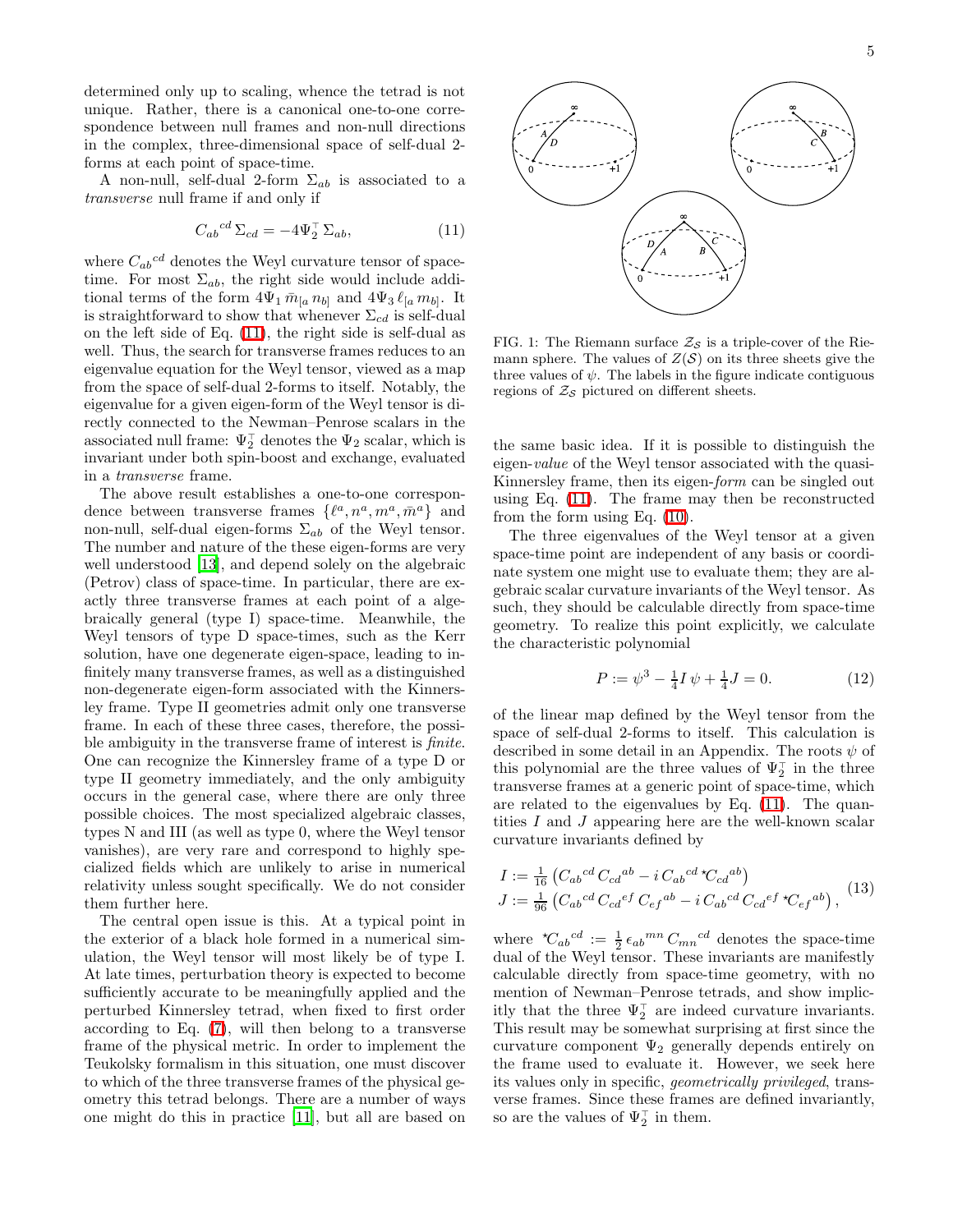The cubic polynomial of Eq. [\(12\)](#page-4-1) is simple enough to solve analytically, but its solutions will involve multiplevalued functions of the complex variables I and J. To minimize the subtleties raised by these functions, it is convenient to express the solution in terms of the Baker– Campanelli speciality index [\[17\]](#page-10-16)  $S := 27J^2/I^3$ , yielding

<span id="page-5-2"></span>
$$
\psi = -\frac{3J}{2I} Z(\mathcal{S}) := -\frac{3J}{2I} \frac{[W(\mathcal{S})]^{1/3} + [W(\mathcal{S})]^{-1/3}}{\sqrt{S}}, \tag{14}
$$

where  $W(S) := \sqrt{S} - \sqrt{S-1}$ . The multiple values of  $\psi$  then arise from the various branches of  $Z(\mathcal{S})$ . This function has branch points of order two at  $\mathcal{S} = 0$  and  $\mathcal{S} =$ 1 arising from the square roots in  $W(S)$  and, since  $W(S)$ does not vanish for any finite value of  $S$ , only one branch point of order three at  $S = \infty$ . A careful analysis shows the Riemann surface  $\mathcal{Z}_{\mathcal{S}}$  for  $Z(\mathcal{S})$  has the three-sheeted structure depicted in Fig. [1.](#page-4-2) The three eigenvalues of the Weyl tensor arise from the values of  $Z(S)$  in these three sheets.

The speciality index was introduced to provide a quantitative measure of whether a given physical metric should admit an accurate description in perturbation theory [\[17\]](#page-10-16). It equals unity if and only if space-time is either of type D or of type II. (It ill-defined for space-times of types N and III, where  $I = 0 = J$ , but we do not consider these exotic cases here. They could be incorporated consistently, however, by working with a multivariate expression for  $Z$  in terms of  $I$  and  $J$ .) One therefore expects  $S \rightarrow 1$  at late times in a numerical space-time describing a black hole approaching equilibrium. Only one branch of  $Z(\mathcal{S})$ , associated with the leftmost leaf of  $\mathcal{Z}_\mathcal{S}$  in Fig. [1,](#page-4-2) is analytic in this limit. Let  $\psi^0$  denote the value of  $\psi$ computed in this branch and expand about  $S = 1$  to find

$$
\psi^0 \sim \frac{J}{I} \left[ -3 + \frac{4}{3} (\mathcal{S} - 1) + \cdots \right].
$$
 (15)

<span id="page-5-0"></span>Because  $Z(S)$  is analytic at  $S = 1$  in this leaf of  $\mathcal{Z}_S$ , we find a proper Taylor expansion. On the other hand,  $S = 1$  is a branch point of order two in the other two leaves, and the expansion there should accordingly be done in powers of  $\sqrt{S-1}$  rather than  $S-1$ . Denoting the values of  $\psi$  computed in these branches by  $\psi^{\pm}$ , we expand to find

$$
\psi^{\pm} \sim \frac{J}{I} \left[ \frac{3}{2} \pm \frac{i\sqrt{3}}{2} (\mathcal{S} - 1)^{1/2} - \frac{2}{3} (\mathcal{S} - 1) + \cdots \right] \tag{16}
$$

These two expansions are completely independent of how the branch lines for  $\mathcal{Z}_{\mathcal{S}}$  are drawn in the complex  $\mathcal{S}\text{-plane}$ . The branch point at  $S = 1$  makes it impossible to distinguish the roots  $\psi^{\pm}$  from one another in any neighborhood of that point, and changing the ambiguous sign of  $\sqrt{S-1}$ indeed merely interchanges these two roots.

Since the eigenvalues  $\psi^{\pm}$  are equal when  $S = 1$ , one expects they must be associated with the degenerate eigenspace of the Weyl tensor on a Kerr space-time, meaning  $\psi^0$  must be associated with the Kinnersley frame. One can check this explicitly by writing the  $I$  and  $J$  in terms of Newman–Penrose components:

$$
I = \Psi_0 \Psi_4 + 3\Psi_2^2 - 4\Psi_1 \Psi_3
$$
  
\n
$$
J = \Psi_0 \Psi_2 \Psi_4 - \Psi_2^3 + 2\Psi_1 \Psi_2 \Psi_3 - \Psi_0 \Psi_3^2 - \Psi_1^2 \Psi_4.
$$
 (17)

In the Kinnersley frame on a type D space-time, only  $\Psi_2$  is non-vanishing, and these formulae show that  $\Psi_2 =$  $-3J/I$  in that frame. This, of course, is exactly the value of  $\psi^0$  when  $\mathcal{S} = 1$ . However, the expansion of Eq. [\(15\)](#page-5-0) remains valid within some finite radius of convergence in the complex  $S$ -plane. Within this radius, we can *rigor*ously identify a *unique* eigen-form  $\Sigma^0_{ab}$  of the Weyl tensor satisfying

$$
C_{ab}{}^{cd} \Sigma_{cd}^0 = \psi^0 \Sigma_{ab}^0,\tag{18}
$$

<span id="page-5-1"></span>We then *define* the quasi-Kinnersley frame as that associated to  $\Sigma_{ab}^0$  by Eq. [\(10\)](#page-3-1). This definition is valid whenever  $\mathcal S$  is sufficiently close to unity.

This quasi-Kinnersley frame may be selected in a number of alternative, but equivalent, ways. Definition 3 of the companion paper [\[11\]](#page-10-10) offers one such alternative, essentially using the distinct limits  $\psi^0 \rightarrow -3J/I$ and  $\psi^{\pm} \rightarrow 3J/2I$  as  $S \rightarrow 1$  to distinguish the desired frame. That procedure will of course select the same quasi-Kinnersley frame described above. However, we have formulated the definition given here to emphasize a point. In numerical work, one has at one's disposal only the given physical metric and cannot actually take the limit  $S \rightarrow 1$  at a particular point of the numerical spacetime. Nonetheless, for a given  $S \neq 1$ , Eq. [\(15\)](#page-5-0) gives an unequivocal value for  $\psi^0$  which may be used to select the quasi-Kinnersley frame via Eq. [\(18\)](#page-5-1). This branch, and therefore the associated frame, does not exist only in the limit  $S \to 1$ , but rather in a finite neighborhood of  $S = 1$  in  $\mathcal{Z}_S$  given by the radius of convergence of the series of Eq. [\(15\)](#page-5-0). Thus, although the quasi-Kinnersley frame is selected fundamentally by its limiting behavior, it is defined at points of space-time where  $\mathcal S$  differs quite substantially from unity. To understand the limitations of the definition, therefore, we need to analyze the series of Eq. [\(15\)](#page-5-0). Fortunately, the essential features of the series are evident in the structure of the Riemann surface  $\mathcal{Z}_{\mathcal{S}}$ . They are brought out by the following, relatively practical, considerations.

In practice, the computer cannot calculate  $\psi^0$  by summing the (infinite) series whose leading terms are given in Eq. [\(15\)](#page-5-0). This series can be very slow to converge at points. Rather, it is better to calculate  $\psi^0$  nonperturbatively by picking particular branch cuts and branches for the square- and cube-roots in Eq. [\(14\)](#page-5-2) such that the series expansion of  $\psi$  with those choices yields  $\psi^0$  near  $\mathcal{S} = 1$ . It turns out the principal branches of all three radicals, where  $\sqrt{1} = 1 = \sqrt[3]{1}$ , with the conventional branch lines along the negative real axis yield  $\psi^0$ everywhere in the disk  $|S-1| < 1$ . The ambiguous sign of  $\sqrt{S-1}$  causes no problem in this region because changing it, given the branches of the other radicals, merely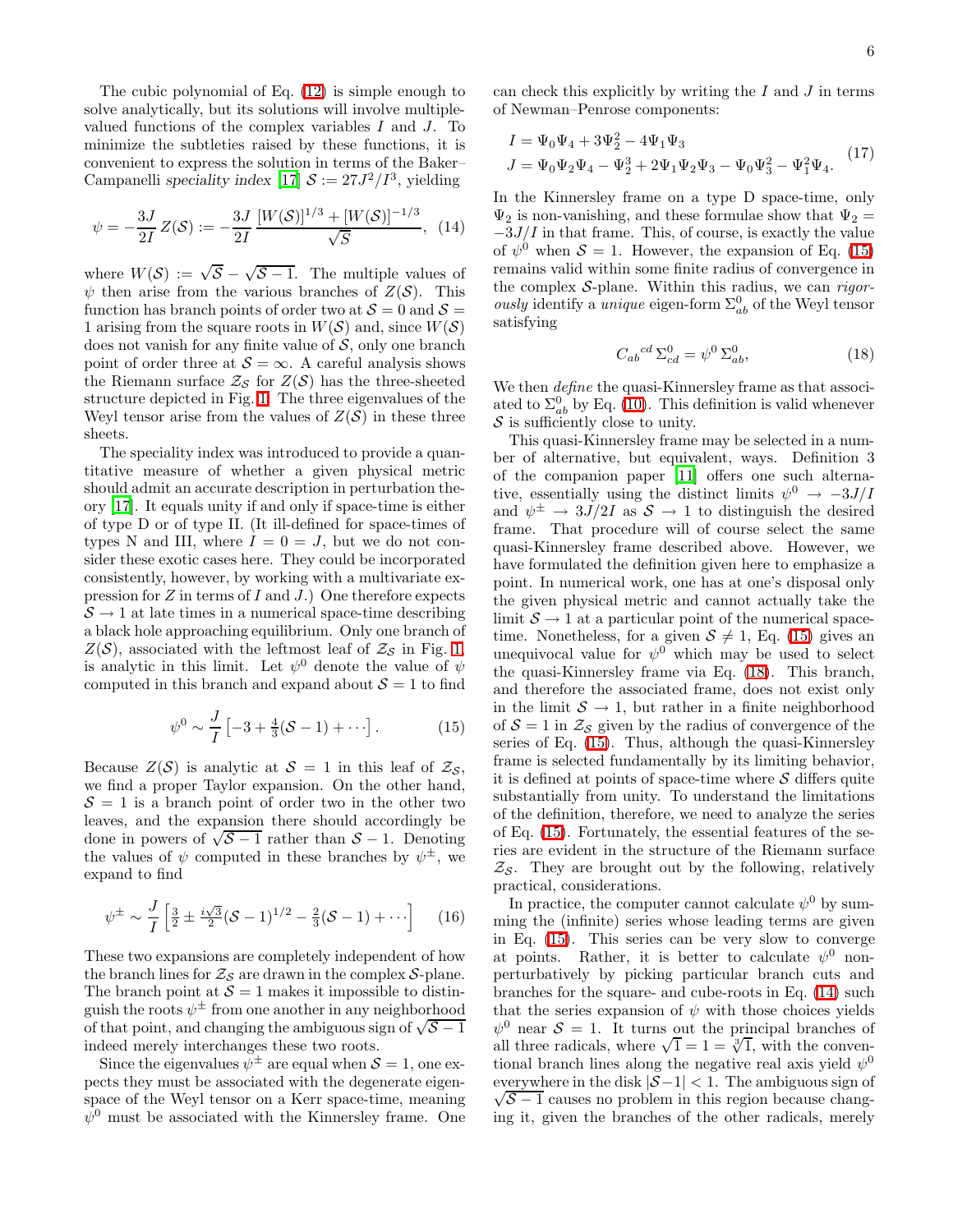interchanges the two cube roots in  $Z(S)$ . Thus,  $\psi^0$  is continuous across that part of the real axis joining  $S = 0$ and  $S = 1$ . This is a crude reflection of the absence of any branch line going to  $S = 1$  in the corresponding leaf of  $\mathcal{Z}_{\mathcal{S}}$ .

When  $|S - 1| < 1$ , we have given a simple algorithm to calculate  $\psi^0$ , and therefore the quasi-Kinnersley frame, non-perturbatively. Every perturbed Kerr space-time studied by the Teukolsky formalism will certainly satisfy this inequality everywhere outside the black hole. On such space-times, the quasi-Kinnersley frame provides a gauge-fixed version of the perturbed Kinnersley frame which is manifestly derived solely from the physical metric. However, other space-times, which in no way represent small perturbations of the Kerr geometry, also admit a quasi-Kinnersley frame. This structure is therefore uniquely and rigorously defined on every space-time in a finite neighborhood of the Kerr solution in the space of solutions to the Einstein equations.

It may be possible to extend the definition of the quasi-Kinnersley frame to even more general regions of spacetime using a continuity argument. The critical ingredient of the definition which fails when  $|S - 1| > 1$  is that it becomes impossible to distinguish  $\psi^0$  from  $\psi^{\pm}$  because of the branch point at  $S = 0$  in  $\mathcal{Z}_S$ . Concretely, if one continued to use the principal branches of the radicals in Eq. [\(14\)](#page-5-2) to define  $\psi^0$  in this broader region, this eigenvalue, and therefore the distribution of associated frames, will be discontinuous at any point of a given curve in space-time where  $S$  is real and negative. This discontinuity, however, stems entirely from the branch line in  $\mathcal{Z}_\mathcal{S}$ . If we instead define a function  $\psi$  along such a curve which equals  $\psi^0$  up to the point on the curve where S is real and negative, and thereafter equals one of the other roots, either  $\psi^+$  or  $\psi^-$ , then  $\psi$  will allow a continuous extension of the quasi-Kinnersley frame along the curve. The roots  $\psi^{\pm}$  can be found using the principal branches of the two square roots in Eq. [\(14\)](#page-5-2), and the branch of the cube root where  $\sqrt[3]{1} = (-1 \pm i\sqrt{3})/2$ . In principle, it appears this extension of the quasi-Kinnersley frame to strong-field regions can be carried out coherently (i.e., such that the continuous propagation of the frame from one space-time point to another is independent of the curve used to join them) provided there is no 3-volume in space-time where the curvature is everywhere either type N or III. In practice, however, if one is interested in harnessing the conceptual power of the Teukolsky formalism in numerical relativity, this may not be worthwhile. This "root-substitution" scheme could incur a high computational expense since it can only be done retroactively, once the late-time evolution is known, and perturbation theory would likely be unreliable anyway when  $|S - 1| > 1$ . Nonetheless, there may be situations where the numerical overhead could be justified. For example, [\[9\]](#page-10-8) has advanced a definition of a radiation scalar based on exactly this sort of approach to defining the quasi-Kinnersley frame in strong-field regions of spacetime. That argument yields a scalar invariant  $\xi$ , defined

throughout space-time, which has a clear interpretation in Teukolsky-type radiation zones.

#### IV. INITIAL-VALUE FORMULATION

The previous section has defined the quasi-Kinnersley frame from a space-time perspective. However, this language may not be the most convenient for numerical relativity. Few numerical codes currently implement a spacetime covariant form of the Einstein equations, preferring a space+time split where gravity is encoded in a set of fields evolving relative to a fiducial foliation by space-like hypersurfaces. These fields include at least the intrinsic spatial metric  $h_{ab}$  and extrinsic curvature  $K_{ab}$  of each leaf of the foliation. This section describes a simple way to calculate the quasi-Kinnersley frame using only these initial-value data, thereby offering a direct path toward numerical implementation.

Let  $\hat{\tau}^a$  denote the unit future-directed normal to a given space-like hypersurface in space-time. Following the convention used in Maxwell theory, a general unit self-dual 2-form  $\Sigma_{ab}$  can be decomposed into electric and magnetic parts as<sup>5</sup>

$$
\Sigma_{ab} = \hat{\sigma}_{[a} \hat{\tau}_{b]} + \frac{i}{2} \epsilon_{abc} \hat{\sigma}^c.
$$
 (19)

<span id="page-6-1"></span>Here,  $\epsilon_{abc} := \hat{\tau}^m \epsilon_{mabc}$  denotes the intrinsic spatial volume element and  $\hat{\sigma}^a$  is a *complex* spatial vector with real, unit norm. Since  $\Sigma_{ab}$  is self-dual, its electric part (technically,  $-\hat{\sigma}^a/2$ ) also determines its magnetic part, and therefore  $\Sigma_{ab}$  itself, completely. Thus, at each point on a given spatial hypersurface, there is a one-to-one correspondence between complex spatial unit vectors (up to sign) and null frames on space-time at that point.

<span id="page-6-0"></span>An equation which determines the  $\hat{\sigma}^a$  corresponding to transverse frames follows by taking the electric part of both sides of Eq. [\(11\)](#page-4-0):

$$
C^{a}{}_{b}\hat{\sigma}^{b} := (E^{a}{}_{b} - iB^{a}{}_{b})\hat{\sigma}^{b} = 2\Psi_{2}^{\top}\hat{\sigma}^{a}.
$$
 (20)

This is once again an eigenvalue problem whose solutions are proportional to the  $\Psi_2$  scalar evaluated in a transverse frame. The spatial tensor  $C_{ab}$  featured here is symmetric and trace-free, though generally complex. Its real and imaginary parts are the electric and magnetic components of the Weyl tensor itself, defined relative to the given spatial slice by

$$
E_{ab} := \hat{\tau}^m \,\hat{\tau}^n \, C_{ambn}
$$
  
\n
$$
B_{ab} := \hat{\tau}^m \,\hat{\tau}^n \, {}^*C_{ambn} := \frac{1}{2} \,\hat{\tau}^m \,\hat{\tau}^n \, \epsilon_{amij} \, C^{ij}{}_{bn},
$$
\n
$$
(21)
$$

respectively. Both of these tensors are obviously real, and the symmetries of the Weyl tensor imply each is separately symmetric and trace-free.

<sup>5</sup> Following the convention of Penrose's abstract index notation [\[18](#page-10-17)], latin indices are used to denote both space-time and spatial tensors. The intended meaning should be clear in context.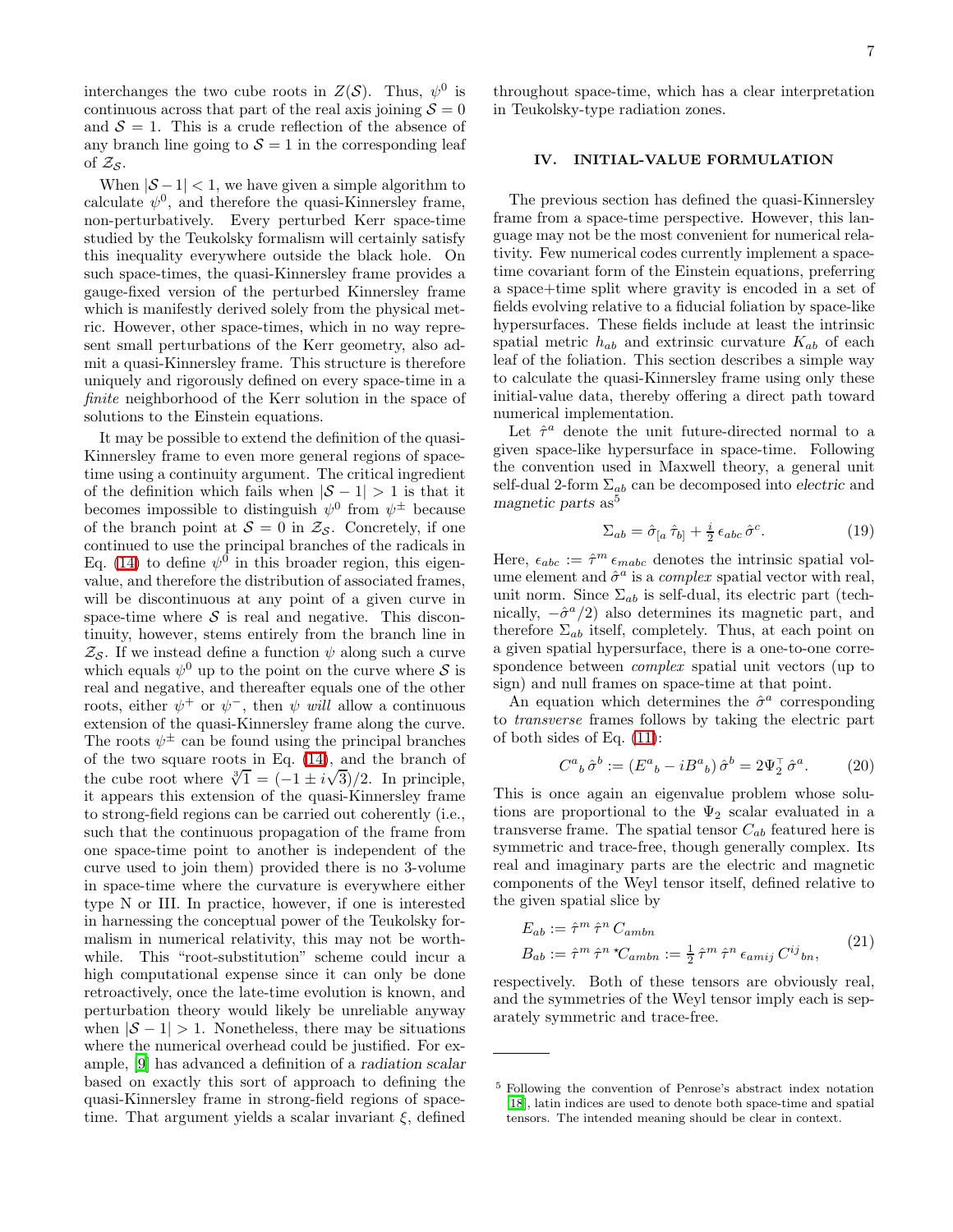The Gauss–Codazzi–Mainardi relations of differential geometry yield expressions for  $E_{ab}$  and  $B_{ab}$  in terms of initial-value data. The result, which applies regardless of whether the space-time metric satisfies the Einstein equations, suggests we consider the quantities

$$
\mathcal{E}_{ab} := {}^{3}R_{ab} + K K_{ab} - K_{am} K_{b}{}^{m} - \frac{1}{2} h_{a}^{m} h_{b}^{n} {}^{4}G_{mn}
$$
  

$$
\mathcal{B}_{ab} := -\epsilon_{a}{}^{mn} D_{m} K_{nb}.
$$
 (22)

Here,  $K := h^{ab} K_{ab}$  is the traced extrinsic curvature, while  ${}^{3}R_{ab}$  is the Ricci curvature of the torsion-free connection  $D_a$  compatible with the spatial metric  $h_{ab}$ . The last term in the expression for  $\mathcal{E}_{ab}$  is the spatial projection of the space-time Einstein tensor. When the Einstein evolution equations hold, therefore, this term can be replaced with the stress tensor of matter in the spatial slice, and thereby expressed in terms of Cauchy data for the matter fields. Thus,  $\mathcal{E}_{ab}$  and  $\mathcal{B}_{ab}$  are functions only of initial-value data when the equations of motion hold. Moreover,  $\mathcal{E}_{ab}$  is naturally symmetric and its tracefree part is  $E_{ab}$ , while  $\mathcal{B}_{ab}$  is naturally trace-free and its symmetric part is  $B_{ab}$ . Thus, one can compute the tensor  $C_{ab}$  in Eq. [\(20\)](#page-6-0) from initial-value data for both the gravitational and matter fields.

The eigenvalue problem of Eq. [\(20\)](#page-6-0) is easy enough to solve in practice —  $C_{ab}$  is, after all, only a  $3 \times 3$  matrix once coordinates are chosen — but we must once again pick from among its (generally) three solutions the one corresponding to the quasi-Kinnersley frame. To do so, we first find

$$
I = \frac{1}{2} C^{a}{}_{b} C^{b}{}_{a} \quad \text{and} \quad J = -\frac{1}{6} C^{a}{}_{b} C^{b}{}_{c} C^{c}{}_{a}. \tag{23}
$$

<span id="page-7-2"></span>These formulas give the fundamental algebraic invariants of the space-time Weyl tensor as functions of spatial initial-value data. One can then easily compute the speciality index and, provided  $|S-1| < 1$ , calculate  $\psi^0$  using Eq. [\(14\)](#page-5-2). As before,  $\psi^0$  can be found using the principle branches of the square- and cube-roots in Eq. [\(14\)](#page-5-2) with the branch cuts for all three radical functions along the negative real axis. This preferred eigenvalue determines a preferred eigenvector  $\hat{\sigma}_0^a$  in Eq. [\(20\)](#page-6-0) associated to the quasi-Kinnersley frame.

Once the eigenvector  $\hat{\sigma}_0^a$  has been found, one might like to find the elements of some tetrad in the quasi-Kinnersley frame. This, too, can be done using only spatial, rather than space-time, data. The real null vectors of an arbitrary tetrad project into a space-like hypersurface to define a pair of real spatial vectors. While the normalizations of these spatial projections naturally vary if one performs a spin-boost on the tetrad, they define a pair of invariant rays in the tangent space at a point of spacetime. These rays correspond to a pair of real unit vectors  $\hat{\lambda}^a$  and  $\hat{\nu}^a$  which are generally completely independent of one another. In particular, they point in exactly opposite directions only when the normal  $\hat{\tau}^a$  to the spatial slice lies in the space-time tangent 2-plane spanned by  $\ell^a$  and  $n<sup>a</sup>$ . The fiducial time foliation used in numerical relativity is overwhelmingly likely be "boosted" relative to the 2-plane defined by a given null tetrad, and only parallel unit vectors are actually disallowed.

Since  $\hat{\lambda}^a$  and  $\hat{\nu}^a$  determine the directions of the spacetime vectors  $\ell^a$  and  $n^a$ , they also suffice to determine the frame associated to  $\hat{\sigma}^a$ , and thus  $\hat{\sigma}^a$  itself. The explicit relation is

$$
\hat{\sigma}^a = (1 - \hat{\lambda} \cdot \hat{\nu})^{-1} (\hat{\lambda}^a - \hat{\nu}^a - i\epsilon^{abc} \hat{\lambda}_b \hat{\nu}_c).
$$
 (24)

<span id="page-7-0"></span>Note that when  $\hat{\lambda}^a$  and  $\hat{\nu}^a$  are interchanged,  $\hat{\sigma}^a$  simply changes sign, as it should since  $\Sigma_{ab}$  changes sign under an exchange operation in the corresponding frame.

To invert Eq. [\(24\)](#page-7-0) and solve for  $\hat{\lambda}^a$  and  $\hat{\nu}^a$  given  $\hat{\sigma}^a$ , we separate  $\hat{\sigma}^a$  into real and imaginary parts:

$$
\hat{\sigma}^a = x^a + iy^a. \tag{25}
$$

In general, neither  $x^a$  nor  $y^a$  is unit, but the normalization condition for  $\hat{\sigma}^a$  demands they be orthogonal with norms satisfying  $||x||^2 - ||y||^2 = 1$ . Taking the electric part of Eq. [\(10\)](#page-3-1) then yields

$$
\hat{\lambda}^a = \frac{x^a + \epsilon^{abc} x_b y_c}{\|x\|^2} \quad \text{and} \quad \hat{\nu}^a = \frac{-x^a + \epsilon^{abc} x_b y_c}{\|x\|^2}.
$$
\n(26)

<span id="page-7-1"></span>Finally, the elements of the most general null tetrad  $(\ell^a, n^a, m^a, \bar{m}^a)$  in the frame associated to  $\hat{\sigma}^a$  take the form

$$
\ell^{a} = \frac{|c|}{\sqrt{1 - \hat{\lambda} \cdot \hat{\nu}}} (\hat{\tau}^{a} + \hat{\lambda}^{a})
$$
  
\n
$$
n^{a} = \frac{|c|^{-1}}{\sqrt{1 - \hat{\lambda} \cdot \hat{\nu}}} (\hat{\tau}^{a} + \hat{\nu}^{a})
$$
  
\n
$$
m^{a} = \frac{e^{i\theta}}{\sqrt{2}} \frac{\sqrt{1 + \hat{\lambda} \cdot \hat{\nu}}}{\sqrt{1 - \hat{\lambda} \cdot \hat{\nu}}} (\hat{\tau}^{a} + \hat{\mu}^{a}),
$$
\n(27)

where the *complex* unit projection of  $m^a$  is

$$
\hat{\mu}^a = (1 + \hat{\lambda} \cdot \hat{\nu})^{-1} (\hat{\lambda}^a + \hat{\nu}^a + i\epsilon^{abc} \hat{\lambda}_b \hat{\nu}_c).
$$
 (28)

These vectors are the result of a spin-boost, with parameter  $c = |c|e^{i\theta}$ , acting on a preferred tetrad determined by setting  $\ell^a \hat{\tau}_a = n^a \hat{\tau}_a < 0$  and  $m^a \hat{\tau}_a = \bar{m}^a \hat{\tau}_a \leq 0$ .

Note that in the degenerate case where  $\hat{\lambda}^a$  and  $\hat{\nu}^a$  are indeed anti-parallel, the expression for  $m^a$  in Eq. [\(27\)](#page-7-1) is ill-defined. However, the limit as  $\hat{\nu}^a \rightarrow -\hat{\lambda}^a$  does exist, though it does depend on how the limit is taken. Should this situation arise in practice, it is easy enough to accommodate. The first two of Eqs. [\(27\)](#page-7-1) are non-singular, and remain unchanged. One can then choose any real unit vector  $\hat{r}^a$  in the spatial 2-plane orthogonal to  $\hat{\lambda}^a = -\hat{\nu}^a$ , and take

$$
m^{a} = \frac{e^{i\theta}}{\sqrt{2}} (\hat{r}^{a} + i\epsilon^{abc} \hat{\lambda}_{b} \hat{r}_{c}).
$$
 (29)

This replaces the third of Eqs. [\(27\)](#page-7-1) to give the remaining two elements of the desired (oriented) null tetrad on space-time. Note that there are two arbitrary parameters, the unit vector  $\hat{r}^a$  and the spin parameter  $\theta$ , needed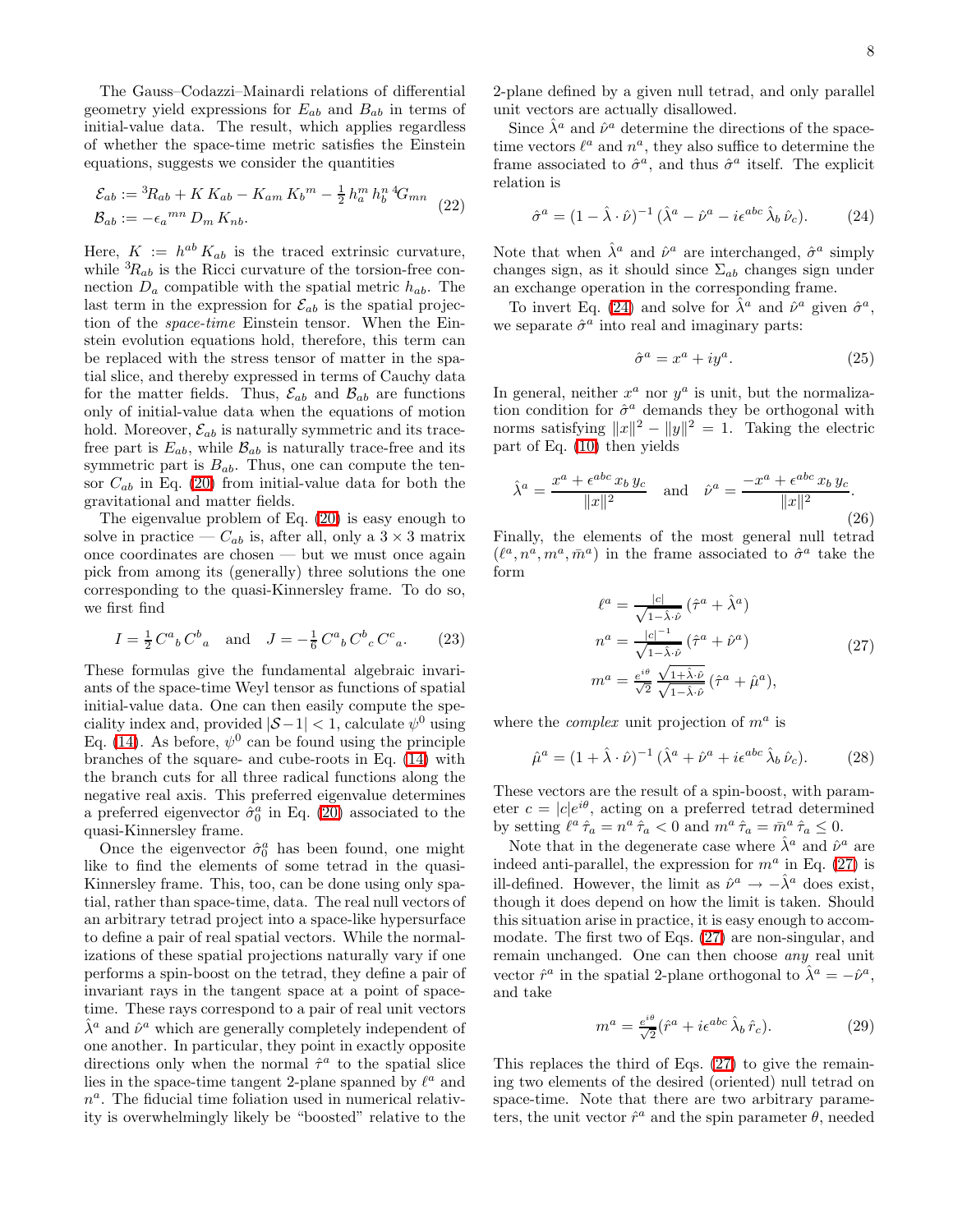to specify  $m^a$  in this degenerate case. They are redundant. Any rotation of  $\hat{r}^a$  in the plane orthogonal to  $\hat{\lambda}^a$ may be compensated by an adjustment to the spin parameter  $\theta$ ; as in the non-degenerate case, the spin-boost freedom in the tetrad will remain. The only cost of degeneracy is the loss of the natural "gauge-fixing" of the spin freedom implicitly used in Eq. [\(27\)](#page-7-1). That is, we cannot specify  $\theta = 0$  by insisting that  $\hat{\tau}^a m_a$  be real and negative since, in the degenerate case, it vanishes for all values of  $\theta$ . In any event, this amounts only to a slight mathematical inconvenience. The residual freedom in the tetrad is the same regardless of whether  $\hat{\lambda}^a = -\hat{\nu}^a$  and, moreover, this circumstance is unlikely to be realized exactly in numerical relativity.

This section has now shown explicitly that transverse frames can be calculated directly from data on an arbitrary spatial slice of a given space-time. In particular, one can find these space-time quantities using the fiducial foliation underlying any numerical evolution scheme based on the familiar Arnowit–Deser–Misner equations or their various descendants.

## **CONCLUSIONS**

The central point this paper has argued is that the quasi-Kinnersley frame is naturally defined on a broad class of space-times. As long as space-time contains no finite volumes of very high algebraic speciality, a "rootsubstitution" scheme can propagate the quasi-Kinnersley frame continuously from regions supporting fairly weak fields, where there is absolutely no ambiguity in its definition, to arbitrary regions supporting much stronger fields. To avoid potential subtleties inherent to this scheme, one can restrict attention to situations where  $|S - 1| < 1$ throughout space. In this restricted case, the quasi-Kinnersley frame is particularly easy to find. In the still more restrictive limit  $S \rightarrow 1$ , the quasi-Kinnersley frame always exists, depends only on the physical metric, and identifies a "gauge-fixed" version of the perturbed Kinnersley frame satisfying Eq. [\(7\)](#page-2-0). This provides essential guidance needed to deploy the Teukolsky formalism where it is expected to be relevant. This feature could be useful in extracting geometrically-invariant, physically meaningful information from the raw numerical data of late-time black hole simulations.

The mathematical structure discussed above could also be useful in constructing observer-independent scalar functions in more general regions where perturbation theory may not apply. Although the physical meaning of these scalars may be somewhat obscure in regions supporting self-interacting fields, they can still be used, in principle, as gauge-invariant observables and thus help clarify invariantly the structure of simulated space-times.

It does not seem possible to establish concrete, analytic limits on the regime where perturbative techniques are justified. Their viability must be tested by some other means. The internal consistency checks of the Lazarus

project [\[19](#page-10-18)], where late-time evolution is done by extracting Teukolsky quantities from numerical data on a given time-slice in a non-linear evolution and thereafter using the Teukolsky formalism's much more stable evolution equations, provide a natural way to do this. These consistency checks ensure the physical content of the very late-time data does not depend sensitively on when the extraction took place. This paper has argued that one can begin attempting extractions whenever one first finds  $|S - 1|$  < 1 everywhere outside a single black hole. In practice, it appears this can happen surprisingly early in a full numerical evolution [\[19](#page-10-18)].

In addition to transverse frames, it is possible to consider several other geometrically-preferred frames on a typical space-time. For example, frames whose real null directions are two of the (generally four) principal null directions of the physical metric are quite natural to consider. The connection between such principle null frames and the transverse frames considered here is discussed much more thoroughly in the companion paper [\[11\]](#page-10-10) (see especially section II.F). One might wonder whether techniques similar to those outlined here for the quasi-Kinnersley frame could be developed to pick some of these other preferred frames on a generic geometry. The answer, however, is probably in the negative. The essential feature which has distinguished the quasi-Kinnersley frame in this paper is the analyticity of  $\psi^0$  near  $\mathcal{S} = 1$ . Even the other two transverse frames cannot be distinguished from one another near algebraic speciality because of the branch cut joining their associated leaves of the Riemann surface at this point. One can show using standard perturbation theory of linear operators that, since  $\psi^{\pm}$  fail to vary analytically near speciality, their associated frames also fail to do so [\[20\]](#page-10-19). This non-analyticity, and our inability to distinguish these frames invariantly, arises precisely because we have perturbed away from a situation where the normally distinct frames degenerate. All of the other obvious geometrically-preferred frames, such as those based on principal null directions, also degenerate in algebraically special space-times, and thus will share this problem. The quasi-Kinnersley frame is unique in that it varies analytically when perturbed, and is therefore arguably a singularly useful structure in the sort of analyses contemplated here.

As discussed in the Introduction, a second step must be taken to complete the construction begun in this paper and allow an application of the full range of Teukolsky's techniques to the results of numerical simulations. This step will break the spin-boost-invariance of the current results and choose a preferred quasi-Kinnersley tetrad within the quasi-Kinnersley frame. Unlike the framefixing procedure described above, which has been entirely local, done separately at each space-time point, fixing the scalings seems likely to require a global approach. Setting  $\epsilon = 0$ , as for the Kinnersley tetrad on Kerr space-time, can still be done generically, and will continue to help pare down the possibilities for a quasi-Kinnersley tetrad.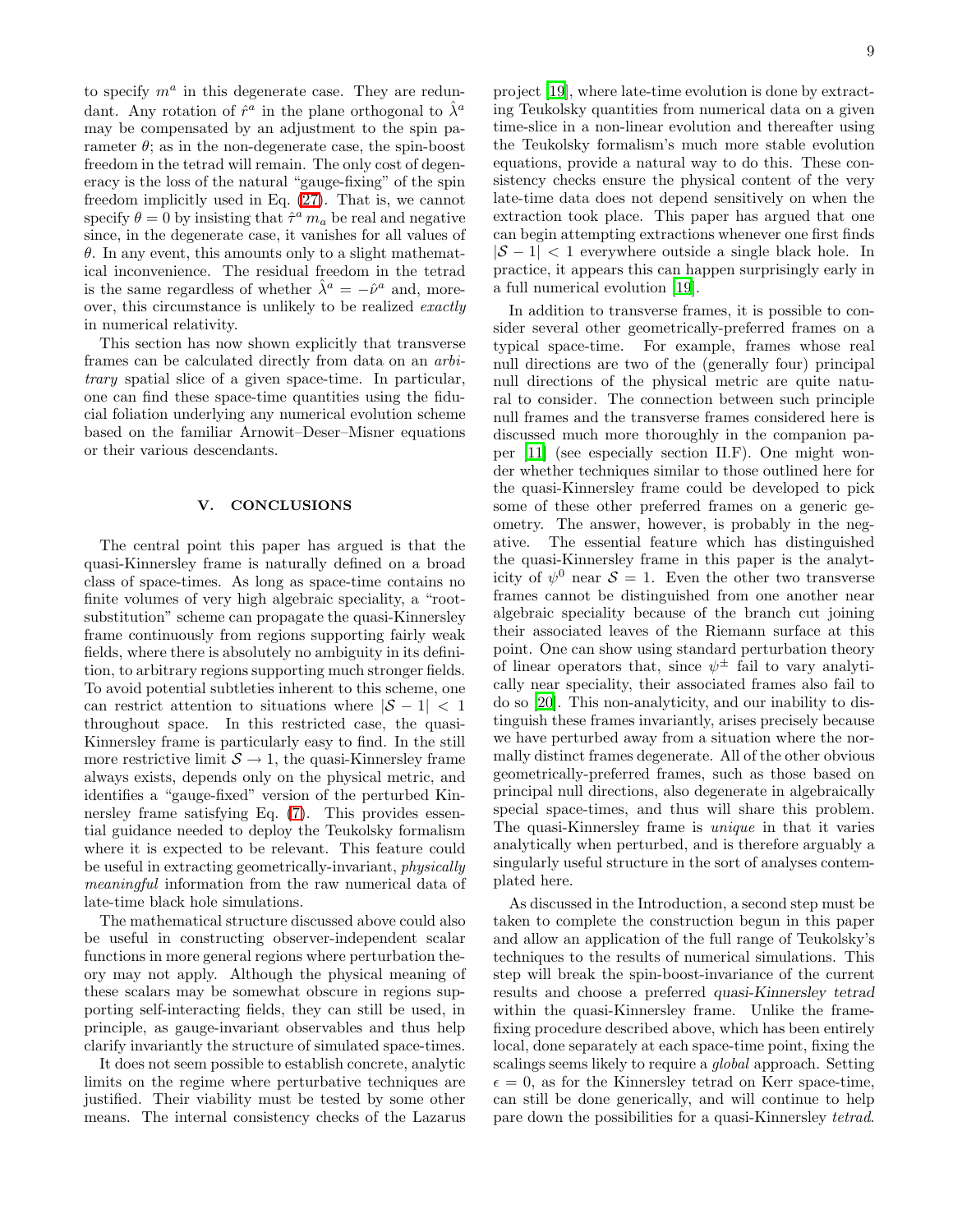However, as in Kinnersley's case, this will not determine the tetrad uniquely. In fact, since the  $\epsilon = 0$  condition ties together the scalings of tetrad elements along the integral curves of  $\ell^a$ , it would seem that fixing the scaling close to the black hole would involve making choices in the evolved fields at the outer boundary at much later times. Since long-time evolutions of the full, non-linear equations of general relativity are currently unavailable, it seems likely an indirect approach to this problem will be required for the near-term. It may be possible to found such a approach on a scheme to approximate additional structures of the Kerr geometry underlying a given perturbed metric using only the physical metric itself. Work is currently underway to explore whether such an approach could yield a practicable solution to the problem of finding the quasi-Kinnersley tetrad.

## Acknowledgments

The authors would like to thank Richard Price for several stimulating discussions of this work. CB would also like to thank Manuela Campanelli, Karel Kuchař, Alok Laddha, Carlos Lousto and Warner Miller for helpful conversations, and the NASA Center for Gravitational Wave Astronomy at University of Texas at Brownsville (NAG5- 13396) for its hospitality during part of the execution of this work. This work was supported by the National Science Foundation through grants PHY-0244605 to the University of Utah and PHY-0400588 to Florida Atlantic University, as well as by the EU Network Programme through Research Training Network contract HPRN-CT-2000-00137 and NASA through grant NNG04GL37G to the University of Texas at Austin.

## APPENDIX A: THE CHARACTERISTIC POLYNOMIAL

The characteristic polynomial of Eq. [\(12\)](#page-4-1) plays a key role in identifying the quasi-Kinnersley frame. For definiteness, this Appendix will derive it. The derivation follows closely the discussion given in Chapter 4 of [\[13](#page-10-11)].

The space of self-dual 2-forms at a point of space-time is a three-dimensional complex vector space. To see this, we recall that in Lorentzian signature, any 2-form  $\Omega_{ab}$ may be written as a sum of its self-dual and anti-selfdual parts:

$$
\Omega_{ab} = {}^{+}\Omega_{ab} + {}^{-}\Omega_{ab},\tag{A1}
$$

<span id="page-9-0"></span>where  ${}^{\pm} \Omega_{ab} := \frac{1}{2} [\Omega_{ab} \mp i \Lambda_{ab}]$  are the self-dual (upper sign) and anti-self-dual (lower sign) parts of  $\Omega_{ab}$ . One can check the 2-form  ${}^+\Omega_{ab}$  ( ${}^-\Omega_{ab}$ ) is (anti-)self-dual using the result \*\* $\Omega_{ab} := \star(\star \Omega_{ab}) = -\Omega_{ab}$ , which holds for the double dual of any 2-form in Lorentzian signature. The space of all 2-forms in four dimensions is six dimensional, but the decomposition of Eq. [\(A1\)](#page-9-0) splits it into two subspaces which are complex conjugates of one another. That is, we see by taking the conjugate of the definition of self-duality in Eq. [\(9\)](#page-3-2) that the complex conjugate of a self-dual 2-form is anti-self-dual. These two subspaces cannot intersect and together form the whole of the space of 2-forms, whence each must be threedimensional.

The contraction of any self-dual 2-form  $\Sigma_{ab}$  with the Weyl tensor will yield another self-dual 2-form. This happens because the Weyl tensor has the remarkable property that its duals on either pair of indices are equal to one another:

$$
{}^{\star}C_{ab}{}^{cd} = C^{\star}{}_{ab}{}^{cd} := \frac{1}{2} C_{ab}{}^{mn} \epsilon_{mn}{}^{cd}.
$$
 (A2)

Thus, the dual of the contraction  $C_{ab}{}^{cd} \Sigma_{cd}$  can be moved to act on the second pair of Weyl indices and then to act on  $\Sigma_{cd}$ , producing a factor of  $+i$  and showing the contraction to be self-dual. Thus, the Weyl tensor defines a linear map from a three-dimensional complex vector space to itself.

In Eq. [\(19\)](#page-6-1), we have shown explicitly how the threedimensional space of self-dual 2-forms  $\Sigma_{ab}$  at a point of space-time can be described in terms of complex spatial vectors  $\sigma_a := \sum_{ab} \hat{\tau}^b$  in an arbitrary spatial hypersurface. These later objects also form a three-dimensional complex vector space. Indeed, the map induced by the Weyl tensor on self-dual 2-forms is completely equivalent to the map  $C^a{}_b$  on complex spatial vectors defined by Eq. [\(20\)](#page-6-0). For conceptual simplicity, then, we may calculate the characteristic polynomial of the spatial map  $C^a{}_b$ rather of than the space-time Weyl tensor restricted to self-dual 2-forms.

For the moment, let  $C^a{}_b$  be any map on a threedimensional vector space. Using standard techniques in linear algebra, one can show the its characteristic polynomial can be expressed in terms of the traces of  $C^a{}_b$ and its powers in the form

$$
0 = P(c) = \det [C - c\delta]
$$
  
= c<sup>3</sup> - \langle C \rangle c<sup>2</sup> +  $\frac{1}{2}$  [\langle C \rangle<sup>2</sup> - \langle C<sup>2</sup> \rangle] c (A3)  
-  $\frac{1}{6}$  [\langle C \rangle<sup>3</sup> - 3\langle C \rangle \langle C<sup>2</sup> \rangle + 2\langle C<sup>3</sup> \rangle],

where  $\delta^a{}_b$  is the usual identity map and  $\langle C^n \rangle$  denotes the trace of the  $n<sup>th</sup>$  power of  $C^a{}_b$ . Returning now to the particular case of the Weyl tensor, we see immediately that these coefficients simplify considerably because  $C^a{}_b$ is trace-free. Moreover, Eqs. [\(23\)](#page-7-2) relate the remaining traces to the curvature invariants  $I$  and  $J$ . This reduces the characteristic equation for the eigenvalues of the Weyl tensor to the form

$$
c^3 - Ic + 2J = 0.\t(A4)
$$

Since, by Eq. [\(20\)](#page-6-0), the eigenvalue c is twice  $\Psi_2^{\dagger}$  (in a transverse frame), we recover the polynomial of Eq. [\(12\)](#page-4-1) for the values of  $\psi$ .